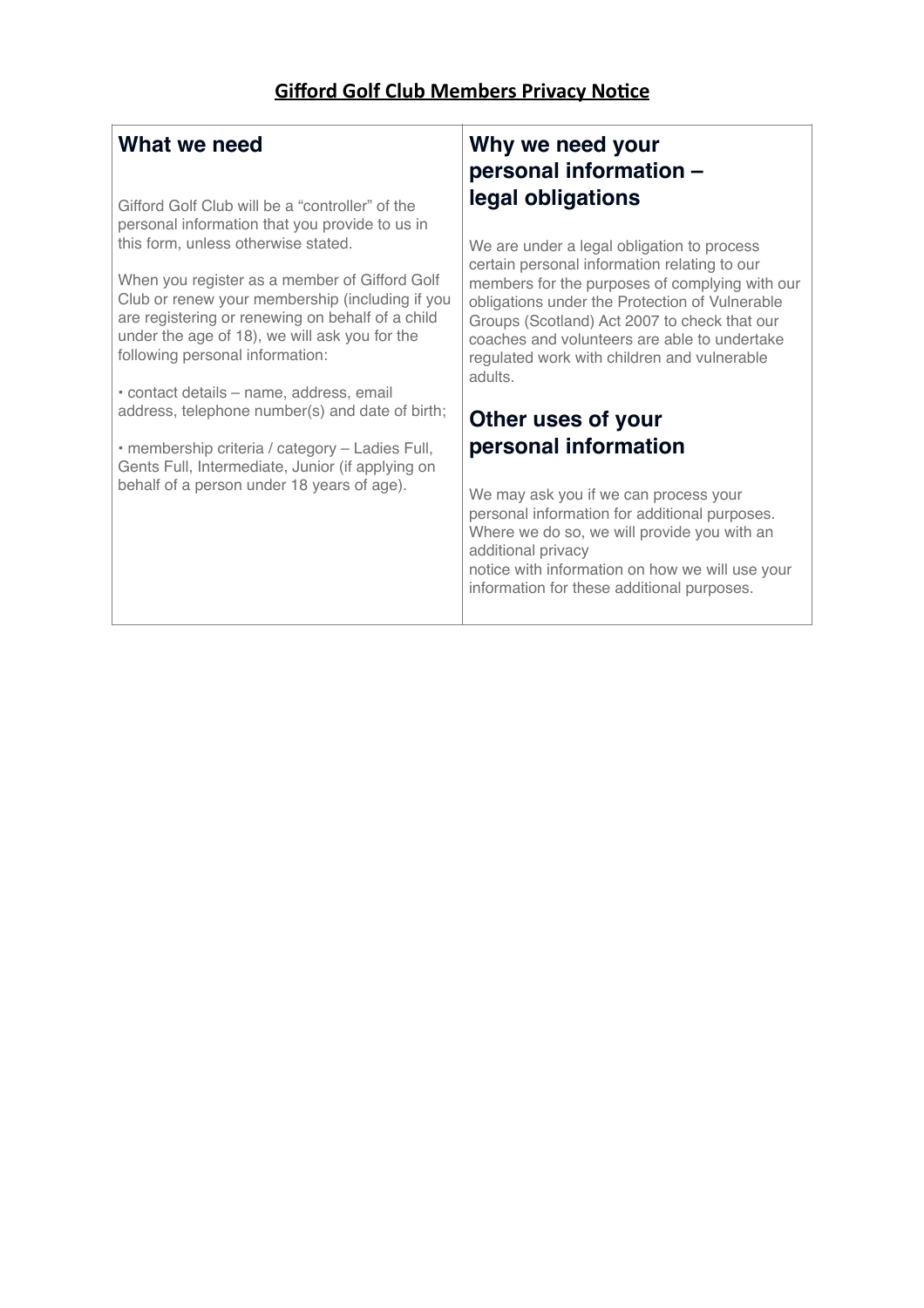#### **Why we need your personal information – contractual purposes**

We need to collect our members' personal information so that we can manage your membership. We will use our members' personal information to:

• provide you with core member services, including, insurance, licensing and PVG checks;

• set up your online membership account and administer your account online; and

• send you membership communications by post or email in relation to essential membership services, including but not limited to, membership renewals and information on membership benefits.

If you do not provide us with all of the personal information that we need to collect then this may affect our ability to offer the above membership services and benefits.

#### **Who we share your personal information with**

We may be required to share personal information with statutory or regulatory authorities and organisations to comply with statutory obligations. Such organisations include the Health & Safety Executive, Disclosure Scotland, and Police Scotland for the purposes of safeguarding children.

We may also share personal information with our professional and legal advisors for the purposes of taking advice.

As an affiliated club of Scottish Golf Ltd we are required to ensure that all of our members are members of Scottish Golf Ltd as a condition of affiliation. We will share your name and membership category with Scottish Golf Ltd who will become a controller of your personal information when they receive it. Scottish Golf Ltd's privacy notice explains how they use your personal information and can be accessed here: [https://www.scottishgolf.org/club-services/](https://www.scottishgolf.org/club-services/legislation/data-protection/) legislation/data-protection/

In the event that we do share personal information with external third parties, we will only share such personal information strictly required for the specific purposes and take reasonable

steps to ensure that recipients shall only process the disclosed personal information in accordance with those purposes.